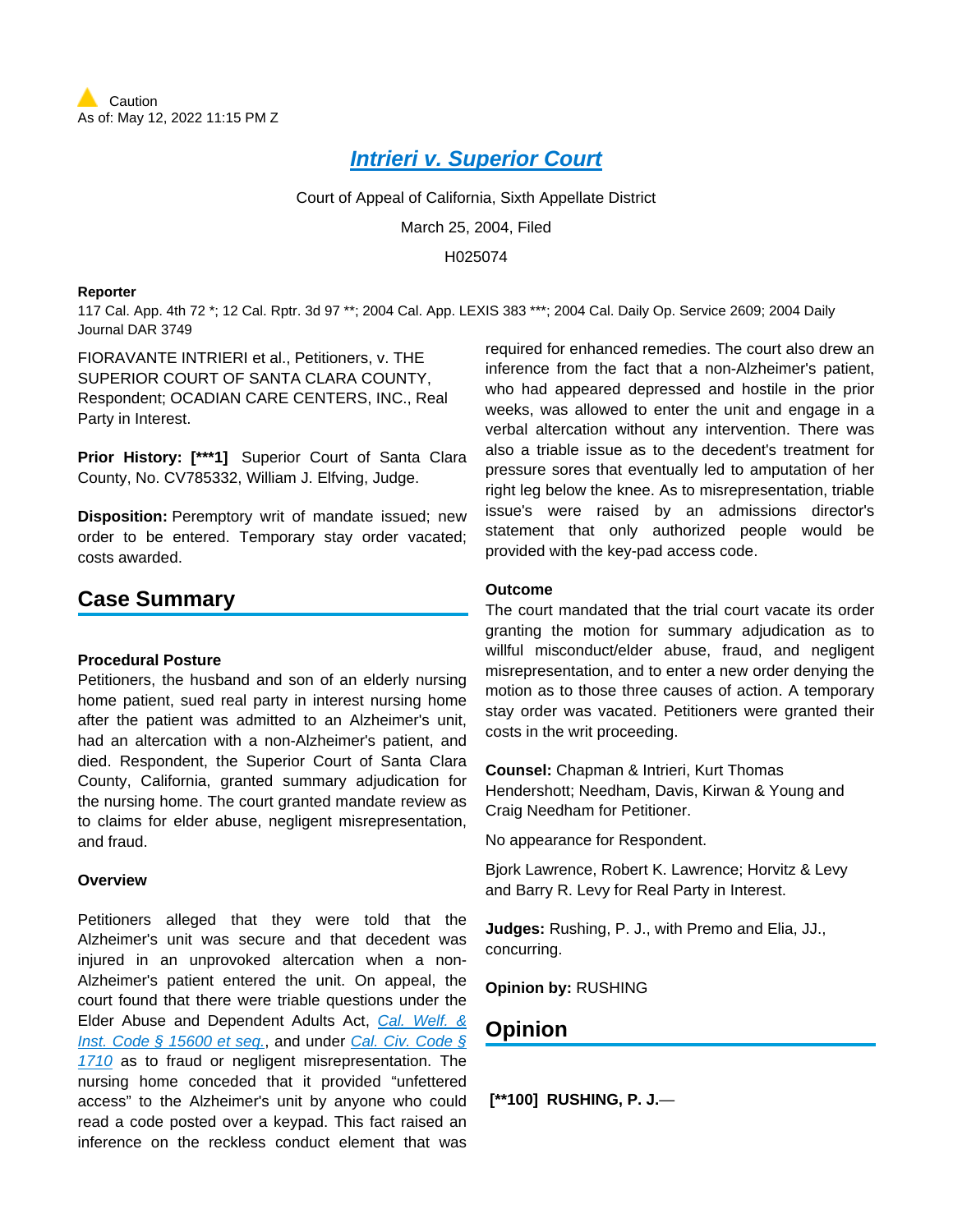#### **Introduction**

This original proceeding arises from the elder abuse action filed by petitioners Fioravante and Peter Intrieri, the husband and son of Amalia Intrieri, after Mrs. Intrieri died following her admission to the Alzheimer's **[\*\*\*2]**  unit of a nursing home owned and operated by Guardian Postacute Services, Inc. <sup>1</sup> In their petition for writ of mandate, petitioners challenge the trial court's order granting Guardian's motion for summary adjudication of the **[\*76]** causes of action for elder abuse, negligent infliction of emotional distress, fraud, negligent misrepresentation, unfair business practices, and false advertising. We granted writ review only as to the causes of action for elder abuse, negligent misrepresentation, and fraud. Because we agree with petitioners that triable questions of fact exist, we will issue a peremptory writ of mandate directing respondent court to vacate its summary adjudication order as to these three causes of action.

## **Factual and Procedural Background**

#### **I. The Fourth Amended Complaint**

 **[\*\*\*3]** Petitioners allege in their fourth amended complaint that Guardian caused Mrs. Intrieri's death as the result of events that occurred while she was a patient at Guardian's nursing home in San Jose. Another patient, Janet Lawry, is also named as a defendant. <sup>2</sup> According to petitioners, Mrs. Intrieri, age 88, was injured during an unprovoked altercation with Lawry after Lawry, who was not an Alzheimer's patient, entered the Alzheimer's unit where Mrs. Intrieri resided.

Petitioners allege that Lawry gained access to the Alzheimer's unit through secured doors and became engaged in a loud, prolonged disturbance with Alzheimer's patients. Although at least two Guardian nurses were present, no Guardian personnel intervened. Mrs. Intrieri came out of her room when she realized a disturbance was occurring. At that point, Lawry shouted at Mrs. Intrieri to "Get back in your room," or words to that effect. Lawry then shoved Mrs. Intrieri backwards, causing **[\*\*\*4]** her to fall and break

#### her hip.

 **[\*\*101]** Guardian allegedly delayed appropriate treatment due to its failure to immediately diagnose Mrs. Intrieri's hip fracture. According to petitioners, after Mrs. Intrieri's fall Guardian staff put her back in bed and did not perform a complete medical assessment until the next morning. Eventually, Mrs. Intrieri underwent hip surgery and subsequent amputations of an infected foot and leg. She also developed severe pressure sores during her admission to Guardian's nursing home, and family members observed unexplained bruises on her face and body. Mrs. Intrieri died two months after the fall.

Based on these allegations, the complaint states 10 causes of action. Our writ review focuses upon the causes of action for willful misconduct/elder abuse, fraud, and negligent misrepresentation. The first cause of action is captioned as willful misconduct and alleges that Guardian violated [Welfare and](https://plus.lexis.com/api/document?collection=statutes-legislation&id=urn:contentItem:639N-5N23-CH1B-T3HD-00000-00&context=1530671) **[\*77]** Institutions [Code section 15610.57](https://plus.lexis.com/api/document?collection=statutes-legislation&id=urn:contentItem:639N-5N23-CH1B-T3HD-00000-00&context=1530671)<sup>3</sup> by neglecting Mrs. Intrieri. The alleged neglect includes failing to provide appropriate supervision of non-Alzheimer's patients and allowing them to enter the Alzheimer's unit and interact with vulnerable **[\*\*\*5]** Alzheimer's patients; failing to provide proper and necessary nursing care and services to maintain Mrs. Intrieri's well being; failing to initially assess and treat her fractured hip; failing to prevent and properly treat Mrs. Intrieri's pressure sores; and the development of repeated and unexplained bruising on her face and body. Further, petitioners allege that Guardian's neglect was "intentional and in reckless disregard for the probability that severe injury would result from their failure to carefully adhere to their duties." In their prayer, petitioners request attorney fees and compensatory damages pursuant to the enhanced remedies of [section 15657, subdivisions \(a\) and \(b\)](https://plus.lexis.com/api/document?collection=statutes-legislation&id=urn:contentItem:8VTM-SNJ2-D6RV-H183-00000-00&context=1530671).

In the seventh cause of action for fraud, petitioners allege that Guardian's admissions director intentionally made false representations to petitioner Peter Intrieri to induce him to place his mother in Guardian's **[\*\*\*6]**  facility. Specifically, the admissions director told him "a. That the Alzheimer's Ward of the facility was a secure facility for the residents, which would include Mrs. Intrieri; [¶] b. That the door to the facility had a keypunch pad access on both sides, also for the security of the residents, which would include Mrs. Intrieri; [¶] c. That a code would have to be entered into the key-

<sup>&</sup>lt;sup>1</sup> During the course of this litigation, Guardian Postacute Services, Inc., changed its name to Ocadian Care Centers, Inc. For ease of reference, we will refer to real party in interest Ocadian Care Centers, Inc., as Guardian.

<sup>2</sup>Lawry is not a party to this writ proceeding.

<sup>3</sup>All further statutory references are to the Welfare and Institutions Code unless otherwise indicated.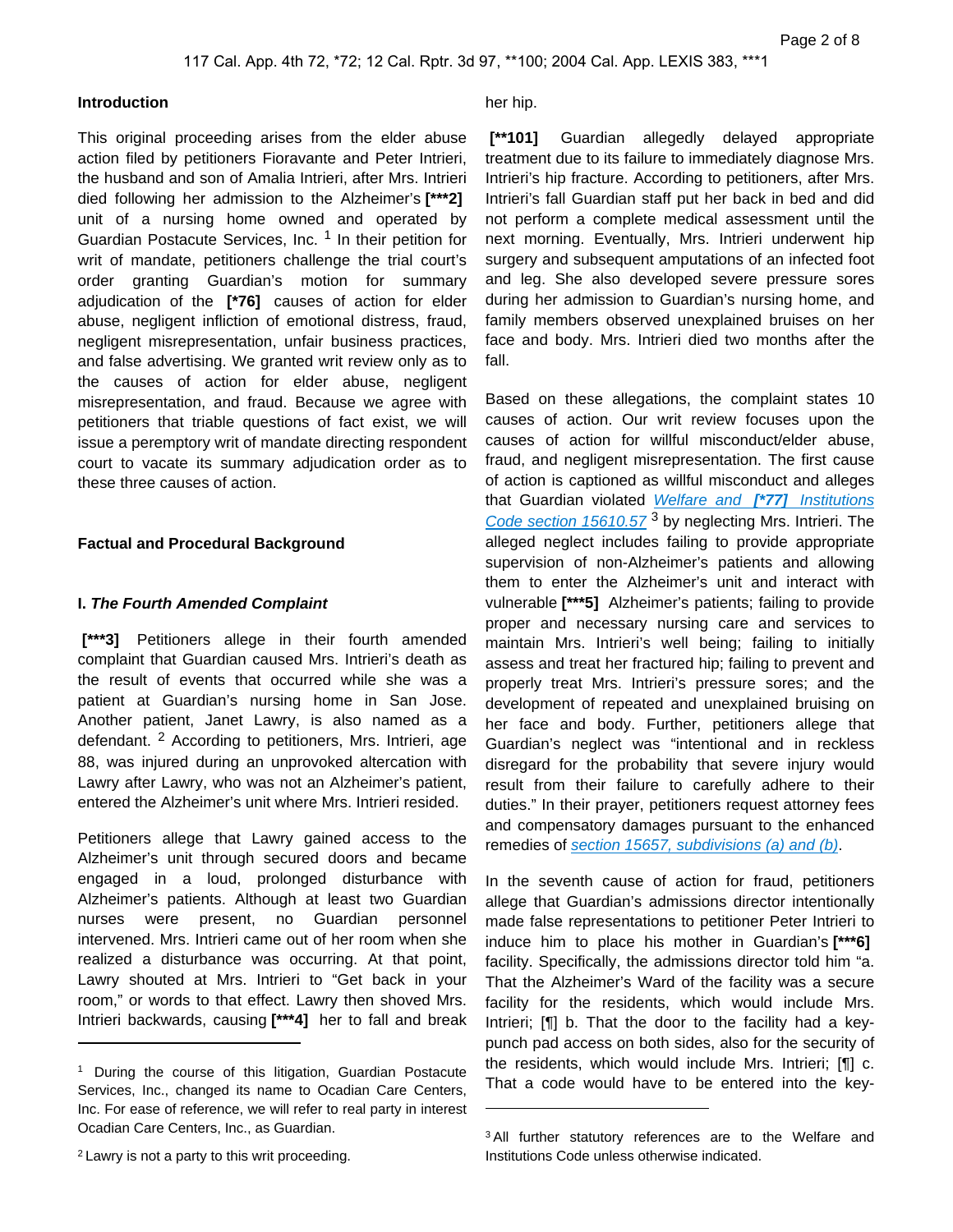punch pad access in order to enter and exit the Alzheimer's Ward; [¶] d. That only persons authorized by Guardian would be provided with the key-punch pad access code." Peter Intrieri asserts that he would not have placed Mrs. Intrieri in Guardian's nursing home but for his reliance upon these misrepresentations concerning safety and security, which he believed to be true. The eighth cause of action for negligent misrepresentation is based upon the same factual allegations as the cause of action for fraud, and further alleges that Guardian had no reasonable grounds for believing the representations to be true.

#### II. **Guardian's Motion for Summary Adjudication**

Guardian moved for summary adjudication of each cause of action except the second cause of action for negligence. As to the **[\*\*\*7]** first cause of action for willful misconduct, Guardian argued that this cause of action lacked merit as a matter of law, for several reasons. First, it was undisputed **[\*\*102]** that the two nurses who were present at the time of the altercation between Lawry and Mrs. Intrieri responded as quickly as possible. Second, petitioners had no evidence to show that those two nurses had actual or constructive notice that Lawry was violent or that she had committed previous physical assaults on **[\*78]** other patients. Third, there was no evidence to show that Guardian intentionally or recklessly neglected Mrs. Intrieri's medical needs or caused her bruising, and Guardian's medical experts stated in their declarations that Guardian met the standard of care with respect to Mrs. Intrieri.

Regarding the seventh and eighth causes of action for fraud and negligent misrepresentation, Guardian contended that the claims had no merit as a matter of law because Guardian owed no duty to petitioner Peter Intrieri since he was not a Guardian patient. Alternatively, while Guardian admitted that its admissions officer had made the statements about the safety and security of the Alzheimer's unit alleged in the complaint, Guardian **[\*\*\*8]** maintained that these statements were not actionable because they were not false or fraudulent.

Instead, Guardian argued, its admissions officer had truthfully represented the Alzheimer's unit as secure, because it was undisputed that Guardian's security system allowed "unfettered access" to the Alzheimer's unity by authorized persons, who, according to Guardian, included staff, non-Alzheimer's patients, and family members. At the same time, the security system prevented Alzheimer's patients from leaving the unit

without supervision because an alarm would sound unless a code, which was posted above the keypad, was entered into the keypad code system for the Alzheimer's unit door. Therefore, Guardian argued, the evidence showed that it was undisputed that the Alzheimer's unit was a secure environment that did not violate the right of unit residents to be free of physical restraints, such as locked doors.

## III. **Petitioners' Opposition to the Motion for Summary Adjudication**

Petitioners opposed Guardian's motion for summary adjudication on the ground that petitioners' evidence demonstrated that a triable question of fact existed as to each cause of action. As to the cause **[\*\*\*9]** of action for willful misconduct, petitioners stated that the cause of action had been mislabeled. Petitioners meant to assert an elder abuse cause of action seeking the enhanced remedies available under the Elder Abuse [and Dependent Adult Civil Protection Act, section](https://plus.lexis.com/api/document?collection=statutes-legislation&id=urn:contentItem:8VTM-SNJ2-D6RV-H183-00000-00&context=1530671)  [15657](https://plus.lexis.com/api/document?collection=statutes-legislation&id=urn:contentItem:8VTM-SNJ2-D6RV-H183-00000-00&context=1530671), which required only a showing that Guardian had physically abused or neglected Mrs. Intrieri while she was in Guardian's care and that Guardian had acted recklessly in doing so.

In support of the elder abuse cause of action, petitioners submitted the declarations of their medical experts, Roberta Block, R.N., and Kathryn Locatell, M.D., both specialists in nursing home care. The medical expert's opinions were based in part on Lawry's medical records, which revealed that two weeks before her altercation with Mrs. Intrieri, Lawry had been observed by Guardian staff to be confused and hostile, and had been heard to shout, "I **[\*79]** want to go home. I will kill someone to get home." Dr. Locatell stated in her declaration that these medical records also showed that Guardian knew prior to Lawry's assault on Mrs. Intrieri that Lawry had become unstable and that she was not an appropriate resident for the facility because of her level of functioning and wandering **[\*\*\*10]** behavior. Additionally, Dr. Locatell opined that when Lawry entered the Alzheimer's unit and displayed signs of agitated behavior that posed a risk of **[\*\*103]** harm to the Alzheimer's patients, Guardian staff should have immediately removed her from the unit and prevented the altercation that resulted in Mrs. Intrieri's hip fracture. Dr. Locatell further concluded that Guardian acted with conscious disregard that Mrs. Intrieri would sustain further injury when Guardian failed to provide care planning, skin care reporting and proper treatment of her skin ulcers.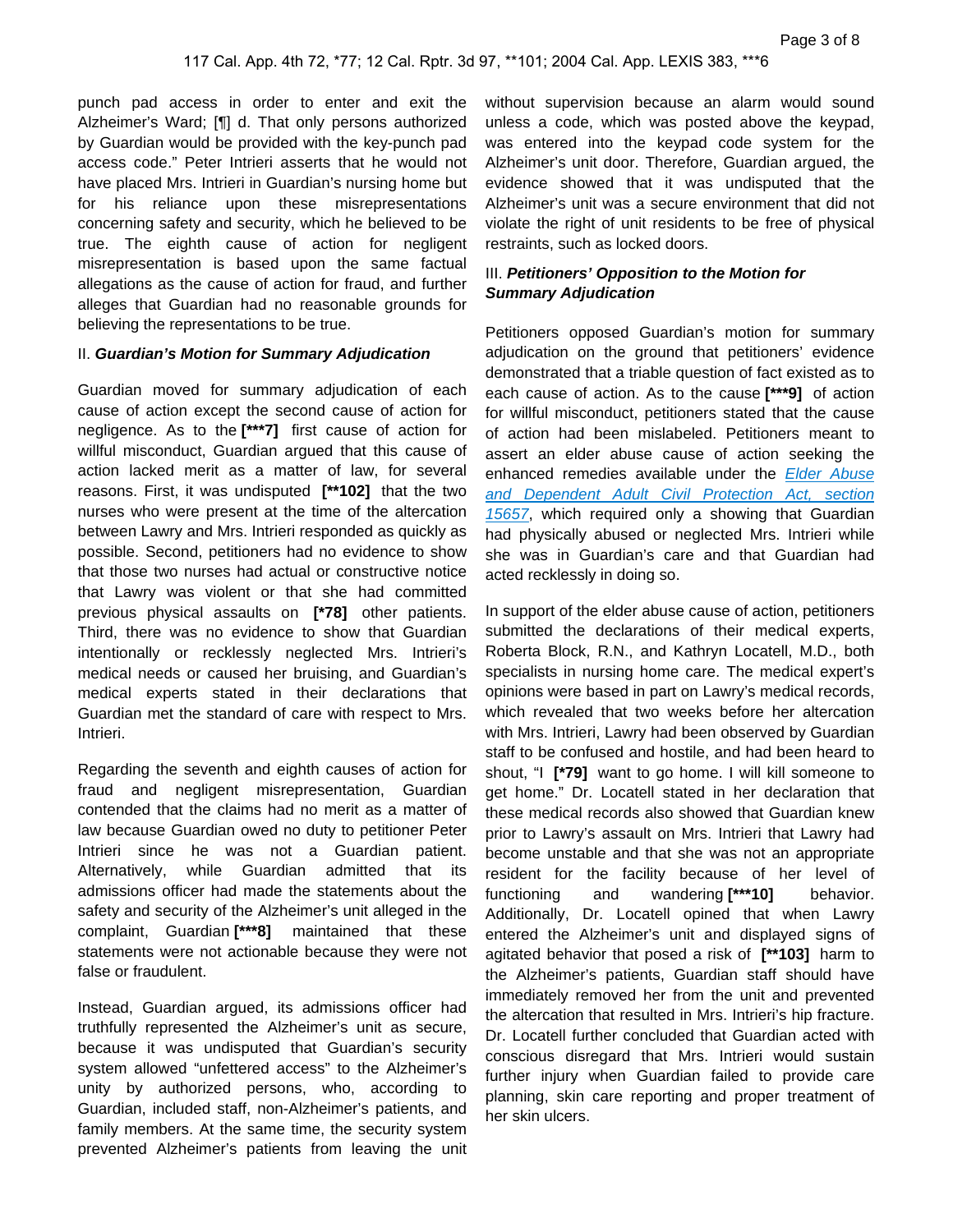Similarly, Block stated in her declaration that Lawry's medical records revealed that Lawry had been upset, depressed, confused, disoriented and hostile in the weeks leading up to the altercation with Mrs. Intrieri, and therefore it was below the nursing standard of care to allow Lawry to enter the Alzheimer's unit because there was a high probability that Lawry would cause injury to the unit's residents. Further, Block stated that the medical records pertaining to the altercation showed that the nurses on duty actually heard Lawry screaming at the residents of the Alzheimer's unit, yet they failed to respond immediately and remained **[\*\*\*11]** seated at the nurses' station until Mrs. Intrieri fell. Block also criticized Guardian's nursing care, opining that Guardian's failure to properly treat Mrs. Intrieri's skin ulcers fell far below the nursing standard of care and was done with a conscious disregard of the high probability that her condition would worsen. On the basis of these expert declarations, petitioners argued that they had sufficient evidence to show that Guardian had committed elder abuse within the meaning of [section 15657](https://plus.lexis.com/api/document?collection=statutes-legislation&id=urn:contentItem:8VTM-SNJ2-D6RV-H183-00000-00&context=1530671).

With respect to the seventh and eighth causes of action for fraud and negligent misrepresentation, petitioners asserted, first, that Guardian's statements to Peter Intrieri were actionable although he was not a patient at Guardian's nursing home. Petitioners pointed out that the existence of a duty is not an element of a cause of action for fraud. Nor was patient status required for the negligent misrepresentation cause of action, because Guardian made the statements directly to Peter Intrieri as part of a business transaction, i.e., to induce him, as Mrs. Intrieri's caregiver, to place Mrs. Intrieri in a Guardian facility.

Second, petitioners argued that Guardian had failed to establish **[\*\*\*12]** that the statements made by Guardian's admissions director to Peter Intrieri regarding the safety and security of the Alzheimer's unit were true as a matter of law. Peter Intrieri testified in his deposition that he was told that only authorized persons would be able to enter the Alzheimer's unit, that non-Alzheimer's **[\*80]** patients were not supposed to enter the unit, and that the Guardian facility would be "very good" for his mother. To the contrary, petitioners asserted, the evidence showed that no authorization was required, because the keypad code for access to the Alzheimer's unit was displayed above the keypad system for the unit door, and that the care his mother received fell below the standard of care. Further, petitioners argued that the admissions director knew or should have known that her statements were false

because the evidence showed that the nursing care was substandard; Guardian staff were aware that Lawry, a patient with reported instances of hostility, was allowed unlimited access to the Alzheimer's unit; and that anyone who could read the keypad code could enter the Alzheimer's unit.

## IV. **The Trial Court's Order**

The trial court granted in part and denied **[\*\*\*13]** in part Guardian's motion for summary adjudication. The court granted summary adjudication of the causes of action for willful misconduct/elder abuse, negligent infliction of emotional distress, **[\*\*104]** fraud, negligent misrepresentation, unfair business practices, and false advertising. Regarding the willful misconduct cause of action, the trial court determined that the evidence was insufficient to create a triable question of fact, because there was "no evidence establishing that the staff at Guardian intentionally acted with a positive, active disregard for decedent's physical condition or safety, or with an absolute knowledge that substantial serious injury would probably result from any errors or omission in attending to her care or treatment. The court finds that, at best, that evidence suggests that defendant's care of decedent may have fallen below the standard of care; however, that is insufficient to constitute willful misconduct."

As to petitioners' statement that the first cause of action was actually a cause of action for elder abuse mislabeled willful misconduct, the trial court also determined that the evidence was insufficient to create a triable question of fact. **[\*\*\*14]** "[T]he court finds that [the] evidence, at best, indicates that [Guardian] may have been negligent in failing to protect decedent from being pushed by patient Janet Lawry, failing to promptly obtain proper treatment for decedent's resulting fractured hip, and/or in failing to properly care for decedent's subsequent pressure sores. However, the court finds that the **[\*81]** evidence is insufficient to establish that defendant acted with a deliberate disregard of a high probability that decedent would be injured by Lawry or that the course of treatment for decedent's pressure sores would not be successful. The court specifically finds that evidence is insufficient to support a claim under the [Elder Abuse Act](https://plus.lexis.com/api/document?collection=statutes-legislation&id=urn:contentItem:5JX4-B0D1-66B9-80G9-00000-00&context=1530671) because there is no evidence showing either that Lawry attacked or threatened anyone prior to the incident involving decedent or that [Guardian] intentionally ignored decedent's pressure sores or intentionally withheld treatment. [¶] In short, the court finds that the evidence is insufficient to establish that defendant acted with recklessness, oppression, fraud or malice in providing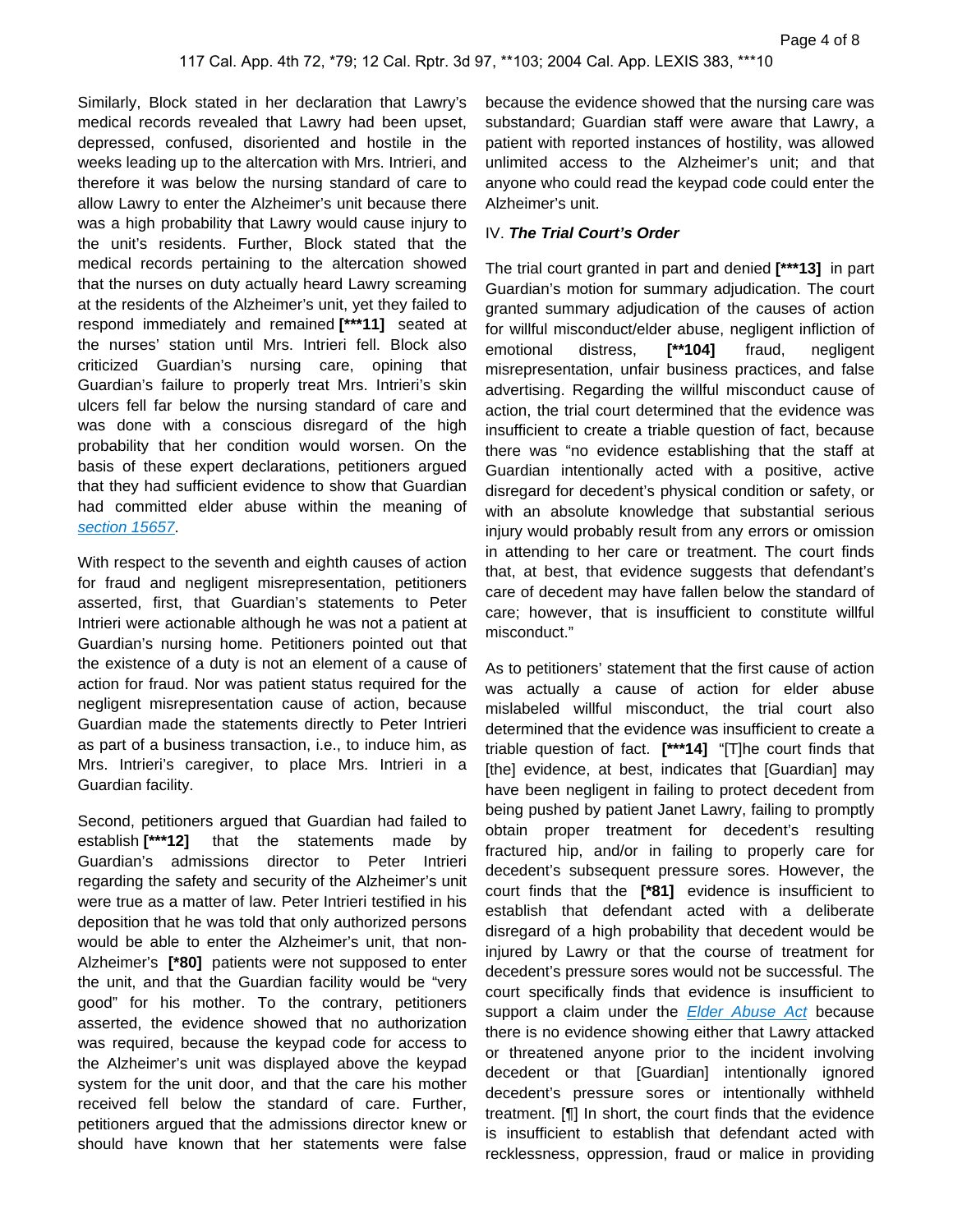care and treatment to decedent. Therefore, [petitioners] have failed to show a triable issue of fact **[\*\*\*15]** as to their elder abuse claim."

As to the causes of action for fraud and negligent misrepresentation, the trial court again determined that the evidence was insufficient to create a triable question of fact. The trial court reasoned, "Undisputed evidence establishes that the Alzheimer's unit was 'secure' where alarmed from the inside and where only 'authorized' persons, including non-Alzheimer's patients, were permitted to enter. Therefore, [the admission director's] statements did not constitute untrue statements of material fact and cannot constitute actionable misrepresentations. Furthermore, the court finds that [the admission director's] additional alleged misrepresentations to Peter Intrieri that Guardian would be 'very good' for his parents constitutes a nonactionable statement of opinion of prediction of future events." The trial court also determined that there was no evidence to show that the admissions director knew or should have known that the alleged statements were false at the time she made them.

#### **Discussion**

#### I. Availability of Writ Relief and the Standard of Review

**(1)** An order granting a motion for summary adjudication may be reviewed by way of **[\*\*\*16]** a petition for a writ of mandate. ([Code Civ. Proc., 437c, subd. \(m\)\(1\)](https://plus.lexis.com/api/document?collection=statutes-legislation&id=urn:contentItem:8MTV-2K82-D6RV-H4FD-00000-00&context=1530671); [Marron v. Superior Court \(2003\) 108 Cal.App.4th 1049,](https://plus.lexis.com/api/document?collection=cases&id=urn:contentItem:48N5-T3R0-0039-43B6-00000-00&context=1530671)  [1056 \[134 Cal. Rptr. 2d 358\]](https://plus.lexis.com/api/document?collection=cases&id=urn:contentItem:48N5-T3R0-0039-43B6-00000-00&context=1530671).) Since a motion for summary judgment or adjudication "involves pure matters of law," we review a ruling on the motion under the de novo standard of review.  $($  Addy v. Bliss & [Glennon \(1996\) 44 Cal.](https://plus.lexis.com/api/document?collection=cases&id=urn:contentItem:3RX6-FB70-003D-J38D-00000-00&context=1530671) **[\*\*105]** App.4th 205, 214 [51 [Cal. Rptr. 2d 642\]](https://plus.lexis.com/api/document?collection=cases&id=urn:contentItem:3RX6-FB70-003D-J38D-00000-00&context=1530671).) However, "[i]n ruling on the motion the court must 'consider all of the evidence' and 'all' of the 'inferences' reasonably drawn therefrom ([Code Civ. Proc.,]  $§$  437c, subd. (c)), and must view such evidence [citations] and such inferences [citations], in the light most favorable to the opposing party." ( Aguilar v. [Atlantic Richfield Co. \(2001\) 25 Cal.4th 826, 843 \[107](https://plus.lexis.com/api/document?collection=cases&id=urn:contentItem:438K-CWG0-0039-443C-00000-00&context=1530671)  [Cal. Rptr. 2d 841, 24 P.3d 493\]](https://plus.lexis.com/api/document?collection=cases&id=urn:contentItem:438K-CWG0-0039-443C-00000-00&context=1530671).) The trial court's stated reasons for granting summary adjudication are not binding on the reviewing court, which reviews the trial court's ruling, not its rationale. ( Kids' Universe v. [In2Labs \(2002\) 95 Cal.App.4th 870, 878 \[116 Cal. Rptr.](https://plus.lexis.com/api/document?collection=cases&id=urn:contentItem:451T-WNG0-0039-4167-00000-00&context=1530671)  [2d 158\]](https://plus.lexis.com/api/document?collection=cases&id=urn:contentItem:451T-WNG0-0039-4167-00000-00&context=1530671).)

**(2)** When a cause of action lacks merit as a matter of law, summary adjudication is proper. (Code Civ. Proc.,  $\S$ 

[437c, subd. \(f\)\(1\)](https://plus.lexis.com/api/document?collection=statutes-legislation&id=urn:contentItem:8MTV-2K82-D6RV-H4FD-00000-00&context=1530671).) **[\*\*\*17]** A defendant making the motion for summary adjudication has the initial burden of showing that the cause of action lacks merit because one or more elements of **[\*82]** the cause of action cannot be established or there is a complete defense to that cause of action. (Code Civ. Proc., § 437c, subd. [\(o\)\(1](https://plus.lexis.com/api/document?collection=statutes-legislation&id=urn:contentItem:8MTV-2K82-D6RV-H4FD-00000-00&context=1530671)) & [\(2\)](https://plus.lexis.com/api/document?collection=statutes-legislation&id=urn:contentItem:8MTV-2K82-D6RV-H4FD-00000-00&context=1530671); [Aguilar v. Atlantic Richfield Co., supra, 25](https://plus.lexis.com/api/document?collection=cases&id=urn:contentItem:438K-CWG0-0039-443C-00000-00&context=1530671)  [Cal.4th at p. 850](https://plus.lexis.com/api/document?collection=cases&id=urn:contentItem:438K-CWG0-0039-443C-00000-00&context=1530671).) If the defendant fails to make this initial showing, it is unnecessary to examine the plaintiff's opposing evidence and the motion must be denied. However, if the moving papers establish a prima facie showing that justifies a judgment in the defendant's favor, the burden then shifts to the plaintiff to make a prima facie showing of the existence of a triable material factual issue. In meeting this obligation, the plaintiff may not rely on the mere allegations of its pleadings, but must 'set forth the specific facts showing that a triable issue of material fact exists as to that cause of action ... .' ( Aguilar v. Atlantic Richfield Co., [supra, 25 Cal.4th at p. 849](https://plus.lexis.com/api/document?collection=cases&id=urn:contentItem:438K-CWG0-0039-443C-00000-00&context=1530671), quoting former Code Civ. [Proc., § 437c, subd.](https://plus.lexis.com/api/document?collection=statutes-legislation&id=urn:contentItem:8MTV-2K82-D6RV-H4FD-00000-00&context=1530671) (o)(2).) **[\*\*\*18]** "There is a triable issue of fact if, and only if, the evidence would allow a reasonable trier of fact to find the underlying fact in favor of the party opposing the motion in accordance with the applicable standard of proof." (Aguilar at p. 850, fn. omitted.)

In the present case, we determine for the reasons discussed below that a triable question of fact exists as to the causes of action for elder abuse, fraud, and negligent misrepresentation.

## II. **Triable Questions of Fact Preclude Summary Adjudication of the Elder Abuse Cause of Action**

**(3)** The elements of a cause of action under the Elder Abuse Act are statutory, and reflect the Legislature's intent to provide enhanced remedies to encourage private, civil enforcement of laws against elder abuse and neglect. (See [Delaney v. Baker \(1999\) 20 Cal.4th](https://plus.lexis.com/api/document?collection=cases&id=urn:contentItem:3VY5-S490-0039-44K5-00000-00&context=1530671)  [23, 33 \[82 Cal. Rptr. 2d 610, 971 P.2d 986\]](https://plus.lexis.com/api/document?collection=cases&id=urn:contentItem:3VY5-S490-0039-44K5-00000-00&context=1530671) (Delaney).) One of the remedial purposes of the **[Elder Abuse Act](https://plus.lexis.com/api/document?collection=statutes-legislation&id=urn:contentItem:5JX4-B0D1-66B9-80G9-00000-00&context=1530671)** is to protect elder or dependent adults who are residents of nursing homes. (*Id. at p. 40.*) Therefore, "[w]here it is proven by clear and convincing evidence that a defendant **[\*\*\*19]** is liable for physical abuse as defined in [Section 15610.63](https://plus.lexis.com/api/document?collection=statutes-legislation&id=urn:contentItem:63MP-XJ13-CH1B-T50G-00000-00&context=1530671), neglect as defined in Section [15610.57](https://plus.lexis.com/api/document?collection=statutes-legislation&id=urn:contentItem:639N-5N23-CH1B-T3HD-00000-00&context=1530671), or financial abuse as defined in Section [15610.30](https://plus.lexis.com/api/document?collection=statutes-legislation&id=urn:contentItem:5JX4-B0D1-66B9-80HN-00000-00&context=1530671), and that the defendant has been guilty of recklessness, oppression, fraud, or malice in the commission of this abuse, in addition to all other remedies otherwise provided by law: [¶] (a) The court shall award to the plaintiff reasonable attorney's fees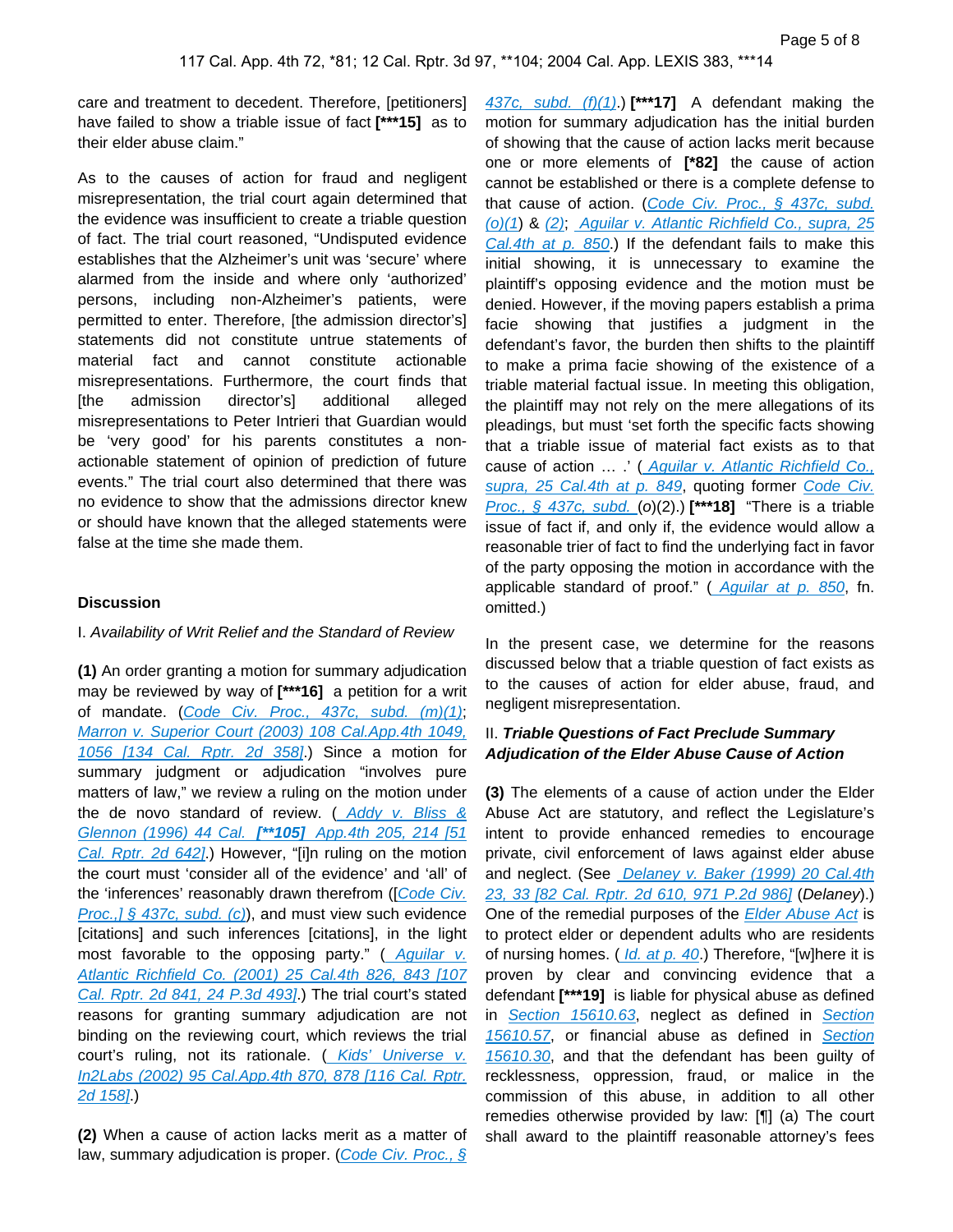and costs." ([§ 15657](https://plus.lexis.com/api/document?collection=statutes-legislation&id=urn:contentItem:8VTM-SNJ2-D6RV-H183-00000-00&context=1530671), Marron v. Superior Court, supra, [108 Cal.App.4th at p. 1058, 134](https://plus.lexis.com/api/document?collection=cases&id=urn:contentItem:48N5-T3R0-0039-43B6-00000-00&context=1530671) **[\*\*106]** Cal.Rptr.2d [358](https://plus.lexis.com/api/document?collection=cases&id=urn:contentItem:48N5-T3R0-0039-43B6-00000-00&context=1530671).) **(4)** Further, in a wrongful death action involving abuse or neglect of an elderly or dependent adult, damages for pain and suffering may be awarded. ( $\sqrt{\xi}$ [15657, subd. \(b\)](https://plus.lexis.com/api/document?collection=statutes-legislation&id=urn:contentItem:8VTM-SNJ2-D6RV-H183-00000-00&context=1530671); Community Care and Rehabilitation [Center v. Superior Court \(2000\) 79 Cal.App.4th 787,](https://plus.lexis.com/api/document?collection=cases&id=urn:contentItem:3YYW-2RV0-0039-43FN-00000-00&context=1530671)  [792 \[94 Cal. Rptr. 2d 343\]](https://plus.lexis.com/api/document?collection=cases&id=urn:contentItem:3YYW-2RV0-0039-43FN-00000-00&context=1530671).)

"There is, therefore, a considerable incentive for bringing a personal injury or wrongful death action in terms which qualify it under the [Elder Abuse](https://plus.lexis.com/api/document?collection=statutes-legislation&id=urn:contentItem:5JX4-B0D1-66B9-80G9-00000-00&context=1530671) **[\*83]** Act." ( [Community Care and Rehabilitation Center v. Superior](https://plus.lexis.com/api/document?collection=cases&id=urn:contentItem:3YYW-2RV0-0039-43FN-00000-00&context=1530671)  [Court, supra, 79 Cal.App.4th at p. 792.](https://plus.lexis.com/api/document?collection=cases&id=urn:contentItem:3YYW-2RV0-0039-43FN-00000-00&context=1530671)) However, to obtain enhanced remedies under the [Elder Abuse Act](https://plus.lexis.com/api/document?collection=statutes-legislation&id=urn:contentItem:5JX4-B0D1-66B9-80G9-00000-00&context=1530671), "a plaintiff must demonstrate by clear and convincing evidence that defendant **[\*\*\*20]** is guilty of something more than mere negligence; he or she must show reckless, oppressive, fraudulent, or malicious conduct." ( [Delaney, supra, 20 Cal.4th at p. 31](https://plus.lexis.com/api/document?collection=cases&id=urn:contentItem:3VY5-S490-0039-44K5-00000-00&context=1530671).) " 'Recklessness' " is defined as a " 'subjective state of culpability greater than mere negligence,' " involving a " 'deliberate disregard' " of the " 'high degree of probability' " that an injury will occur. (Ibid.) Reckless conduct "rises to the level of a 'conscious choice of a course of action … with knowledge of the serious danger to others involved in it.' [Citation.]" ( *Id. at pp. 31–32*, fn. omitted.)

**(5)** Thus, at a minimum, a showing of reckless neglect within the meaning of [section 15657](https://plus.lexis.com/api/document?collection=statutes-legislation&id=urn:contentItem:8VTM-SNJ2-D6RV-H183-00000-00&context=1530671) is required to obtain the enhanced remedies of the Elder Abuse Act. The statutory definition of neglect is set forth at section [15610.57](https://plus.lexis.com/api/document?collection=statutes-legislation&id=urn:contentItem:639N-5N23-CH1B-T3HD-00000-00&context=1530671), which states, in pertinent part, that " 'Neglect' " is the "negligent failure of any person having the care or custody of an elder or a dependent adult to exercise that degree of care that a reasonable person in a like position would exercise." ( $\frac{6}{5}$  15610.57, subd. (a)(1).) The statute expressly provides that neglect includes, among other things, **[\*\*\*21]** "[f]ailure to provide medical care for physical and mental health needs" and "[f]ailure to protect from health and safety hazards." ([§ 15610.57,](https://plus.lexis.com/api/document?collection=statutes-legislation&id=urn:contentItem:639N-5N23-CH1B-T3HD-00000-00&context=1530671)  subd.  $(b)(2)$ & $(3)$ .) Accordingly, our Supreme Court determined that the plaintiffs in a nursing home case had proven reckless neglect where substantial evidence showed that the defendants had failed over an extended period of time to attend to the bedsores of an elderly nursing home resident, despite their knowledge of the resident's deteriorating condition and her daughter's repeated efforts to intervene on her mother's behalf. ( [Delaney, supra, 20 Cal.4th at p. 41](https://plus.lexis.com/api/document?collection=cases&id=urn:contentItem:3VY5-S490-0039-44K5-00000-00&context=1530671).)

In the case before us, Guardian argues that the undisputed facts show that the elder abuse cause of

action lacks merit as a matter of law because petitioners do not have any clear and convincing evidence to establish the element of reckless, oppressive, fraudulent or malicious conduct. In Guardian's view, neither the evidence regarding the operation of the keypad access system for the door to the Alzheimer's unit, the evidence regarding Lawry's entry into the Alzheimer's unit and her altercation with Mrs. Intrieri, nor the evidence showing Mrs. Intrieri's **[\*\*\*22]** development of severe pressure sores during her Guardian admission, demonstrate anything more than mere negligence on Guardian's part. Guardian also objects to the declarations of petitioners' medical experts Block and Dr. Locatell on the ground that their statements that Guardian acted with conscious disregard of Mrs. Intrieri's safety constitute inadmissible opinion about a party's state of mind.

While we agree that the experts' conclusions regarding Guardian's state of mind cannot be considered in determining whether a triable question of fact **[\*84]**  exists, **[\*\*107]** because conclusions of fact or law do not constitute evidentiary facts ( Hayman v. Block [\(1986\) 176 Cal. App. 3d 629, 639 \[222 Cal. Rptr. 293\]](https://plus.lexis.com/api/document?collection=cases&id=urn:contentItem:3RX6-K8J0-003D-J41B-00000-00&context=1530671)), we disagree with Guardian's position that petitioners lacked sufficient evidence to create a triable question of material fact as to the reckless conduct element of the elder abuse cause of action. With regard to the keypad access system for the Alzheimer's unit, Guardian admitted, "The purpose of the key-pad code system was to allow access into the unit by family members, non-Alzheimer's patients, and staff members, but, at the same time, to provide a notification system **[\*\*\*23]** to staff members if the Alzheimer's patient left the unit unsupervised." Moreover, Guardian admitted, "The code number was readily displayed on a written notice posted above the key-pad to provide family members, visitors, non-Alzheimer's patients, and staff members with access to and from the unit."

**(6)** We are required to view this evidence about the operation of the keypad access system to the Alzheimer's unit and the inferences reasonably drawn from it in the light most favorable to petitioners. (See [Aguilar v. Atlantic Richfield Co., supra, 25 Cal.4th at p.](https://plus.lexis.com/api/document?collection=cases&id=urn:contentItem:438K-CWG0-0039-443C-00000-00&context=1530671)  [843](https://plus.lexis.com/api/document?collection=cases&id=urn:contentItem:438K-CWG0-0039-443C-00000-00&context=1530671).) Applying this standard, we find a reasonable inference of a conscious disregard of the safety of the Alzheimer's patients, including Mrs. Intrieri, by virtue of the evidence showing (in Guardian's words) that Guardian provided "unfettered access" to the vulnerable residents of the Alzheimer's unit to anyone who could read the code posted over the keypad.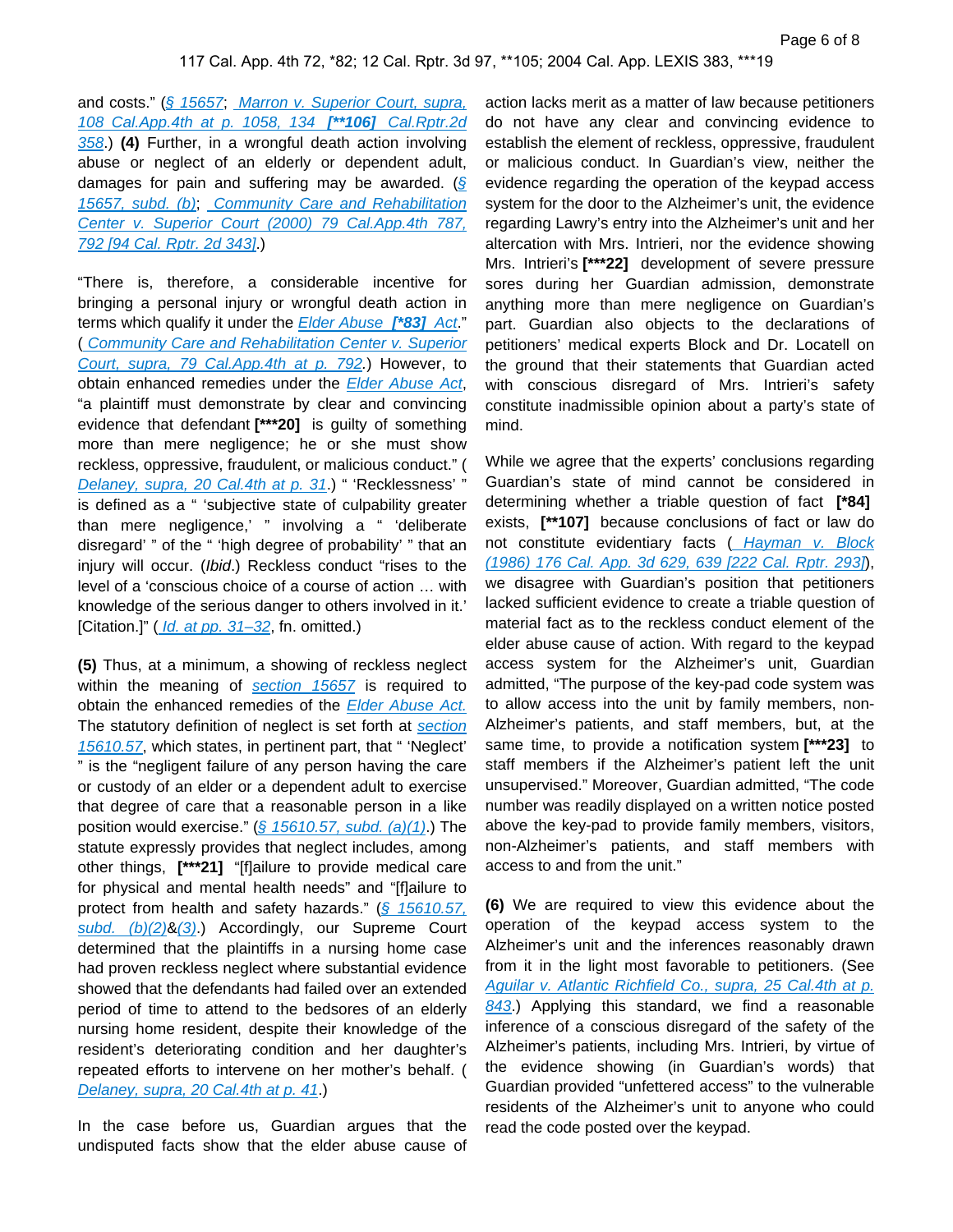We also draw a reasonable inference that Guardian consciously disregarded the safety of Mrs. Intrieri and other residents of the Alzheimer's unit from the evidence showing that Lawry, a non-Alzheimer's patient, was allowed to enter the Alzheimer's **[\*\*\*24]** unit and engage in a verbal altercation with the Alzheimer's patients without any intervention by Guardian personnel. We note that Guardian is careful to state in its separate statement of facts that the two Guardian nurses present in the Alzheimer's unit at the time of the altercation had "no reason to believe that [Lawry] would strike or push any other residents."

However, when Block and Dr. Locatell reviewed Lawry's medical records, they discovered that other Guardian personnel had noted that Lawry appeared upset, depressed, disoriented, and hostile in the weeks leading up to the altercation. Lawry's medical records also revealed that 12 days before the altercation occurred, Lawry was observed to yell, "I want to go home. I will kill someone to get home," and to bang her hands and fists on the counter. One of the Guardian nurses present at the time of the altercation testified in her deposition that on the day the altercation occurred, Lawry was found shouting at an Alzheimer's patient through the doors to the Alzheimer's unit and was taken for a cigarette to "calm her down."

 **[\*85]** Despite these incidents and the observations of Guardian personnel concerning Lawry's **[\*\*\*25]**  confused and hostile mental state, petitioners' evidence shows that Lawry was allowed to enter the Alzheimer's unit at will and to verbally attack the Alzheimer's patients without any intervention by Guardian personnel, for a period of time long enough for Mrs. Intrieri and other patients to respond by leaving their beds and entering the hallway. At that point, the medical records note that Lawry pushed Mrs. Intrieri and told her to get back in her room. As a result, Mrs. Intrieri fell and broke her hip. These evidentiary facts are sufficient to create a triable question of fact as to whether Guardian's conduct in allowing Lawry to freely enter the Alzheimer's unit and engage the Alzheimer's patients, despite Guardian's  **[\*\*108]** knowledge of her confused and hostile mental state, constituted reckless neglect because Guardian consciously disregarded the safety of Mrs. Intrieri and the other vulnerable Alzheimer's patients.

Finally, we find that petitioners' evidence was sufficient to create a triable question of fact as to whether Guardian?s conduct with respect to Mrs. Intrieri's pressure sores constituted a reckless failure to provide medical care for her physical health needs.

Petitioners' **[\*\*\*26]** evidence showed that Peter Intrieri observed pressure sores developing on Mrs. Intrieri after her readmission to Guardian following her hip surgery, that he complained to the physician assigned by Guardian to care for Mrs. Intrieri, and that nothing was done for her. A month later, the pressure sores had grown much worse, but Guardian made no changes to Mrs. Intrieri's care plan and Peter Intrieri hired an outside physician who developed a new care plan. When Guardian staff failed to follow the new care plan, Peter Intrieri confronted the staff but again, nothing was done. Mrs. Intrieri developed infected pressure sores on her right foot that eventually led to amputation of her right toe and then her right leg below the knee. It may be reasonably inferred from this chain of events that Guardian acted with reckless neglect in caring for Mrs. Intrieri.

Accordingly, we conclude that triable questions of fact exist as to the reckless neglect element of the cause of action for elder abuse, and therefore summary adjudication should not have been granted.

## III. **Triable Questions of Fact Preclude Summary Adjudication of the Fraud and Negligent Misrepresentation Causes of Action**

 **[\*\*\*27] (7)** The elements of a cause of action for fraud and a cause of action for negligent misrepresentation are very similar. Pursuant to *[Civil Code section 1710](https://plus.lexis.com/api/document?collection=statutes-legislation&id=urn:contentItem:5J6R-DR41-66B9-80JD-00000-00&context=1530671)*, <sup>4</sup> both torts are defined as deceit. However, the state of mind requirements are different. "Fraud is an intentional tort, the elements of which are **[\*86]** (1) misrepresentation; (2) knowledge of falsity; (3) intent to defraud, i.e., to induce reliance; (4) justifiable reliance; and (5) resulting damage. [Citation.]" ( Cicone v. URS [Corp. \(1986\) 183 Cal. App. 3d 194, 200 \[227 Cal. Rptr.](https://plus.lexis.com/api/document?collection=cases&id=urn:contentItem:3RX6-K2P0-003D-J33W-00000-00&context=1530671)  [887\]](https://plus.lexis.com/api/document?collection=cases&id=urn:contentItem:3RX6-K2P0-003D-J33W-00000-00&context=1530671).) Negligent misrepresentation lacks the element of intent to deceive. Therefore, " '[w]here the defendant makes false statements, honestly believing that they are true, but without reasonable ground for such belief, he may be liable for negligent misrepresentation, a form of deceit.' [Citation.]" ( [Bily v. Arthur Young & Co. \(1992\) 3](https://plus.lexis.com/api/document?collection=cases&id=urn:contentItem:3RX4-6PY0-003D-J4P1-00000-00&context=1530671)  [Cal.4th 370, 407–408 \[11 Cal. Rptr. 2d 51, 834 P.2d](https://plus.lexis.com/api/document?collection=cases&id=urn:contentItem:3RX4-6PY0-003D-J4P1-00000-00&context=1530671) 

<sup>&</sup>lt;sup>4</sup> [Civil Code section 1710](https://plus.lexis.com/api/document?collection=statutes-legislation&id=urn:contentItem:5J6R-DR41-66B9-80JD-00000-00&context=1530671) provides, in pertinent part, "A deceit, … , is either: [¶] 1. The suggestion, as a fact, of that which is not true, by one who does not believe it to be true; [¶] 2. The assertion, as a fact, of that which is not true, by one who has no reasonable ground for believing it to be true; [¶] 3. The suppression of fact, by one who is bound to disclose it, or who gives information of other facts which are likely to mislead for want of communication of that fact; …"